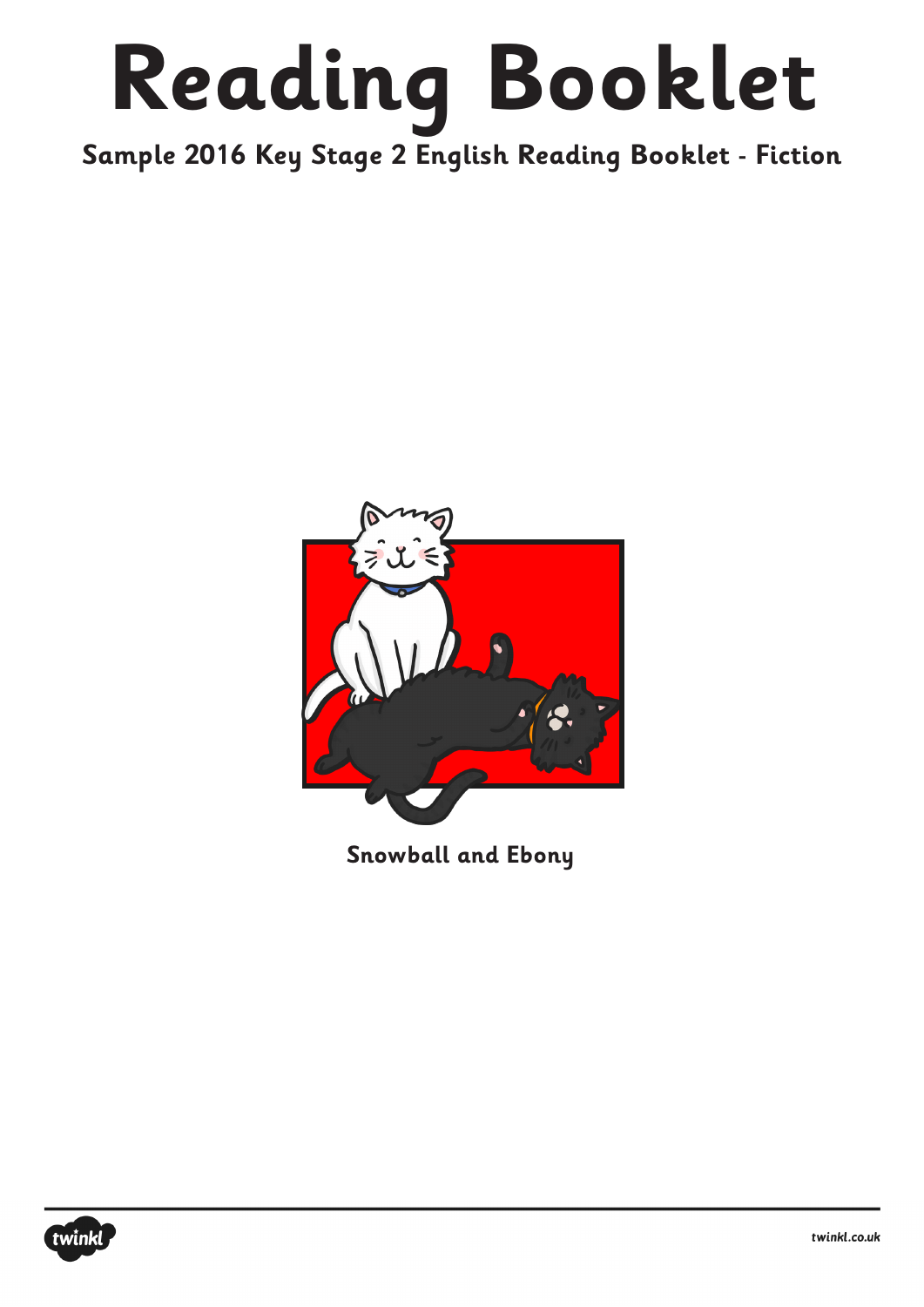## Snowball and Ebony

Down at my feet, on the red tiles in front of a roaring fire, sits a great black cat and a soft white Angora cat. They are named Ebony and Snowball and are as different in nature as they are in colour, but are devoted friends for all that. Possibly because of it! For where Snowball is timid, Ebony will bravely lead the way; while if Ebony is cross, Snowball will purr and coax and cuddle until he gradually grows peaceful and pleasant again.

From the time he was a tiny kitten, Ebony had known no home, and such food as he had was picked up when and wherever he chanced to find it. He had won many and lost few of his many cat battles, but he did not like to fight and never did it unless obliged to.

Snowball had never struck or received a blow in all of her carefully guarded life. She was a finely bred Angora that had taken many prizes at the cat shows while her meals – far from being irregularly picked up – had always been brought to her on a silver tray as regularly as the sun rose – and considerably oftener.

One bright, cold November afternoon, Snowball was wandering restlessly around looking for something – anything – some excitement! As she passed the Dresden saucer filled with rich cream

she sniffed, and when she caught sight of the silk-cushioned basket she fairly switched her tail. Even her favourite spot on the warm hearth failed to allure.

Outside, the wind blew the few remaining leaves from the trees in tempting swirls to the pavement, but she could not play with them. She was shut indoors for fear she might be stolen or stray. Stray! She would run away as soon as she found the chance!

As she wandered into the broad hall, someone opened the front door to pass through it, and Snowball saw and seized her chance. Like a flash, she darted down the steps and up the street, never stopping until she was well out of sight of the house. Then she paused and looked curiously around.